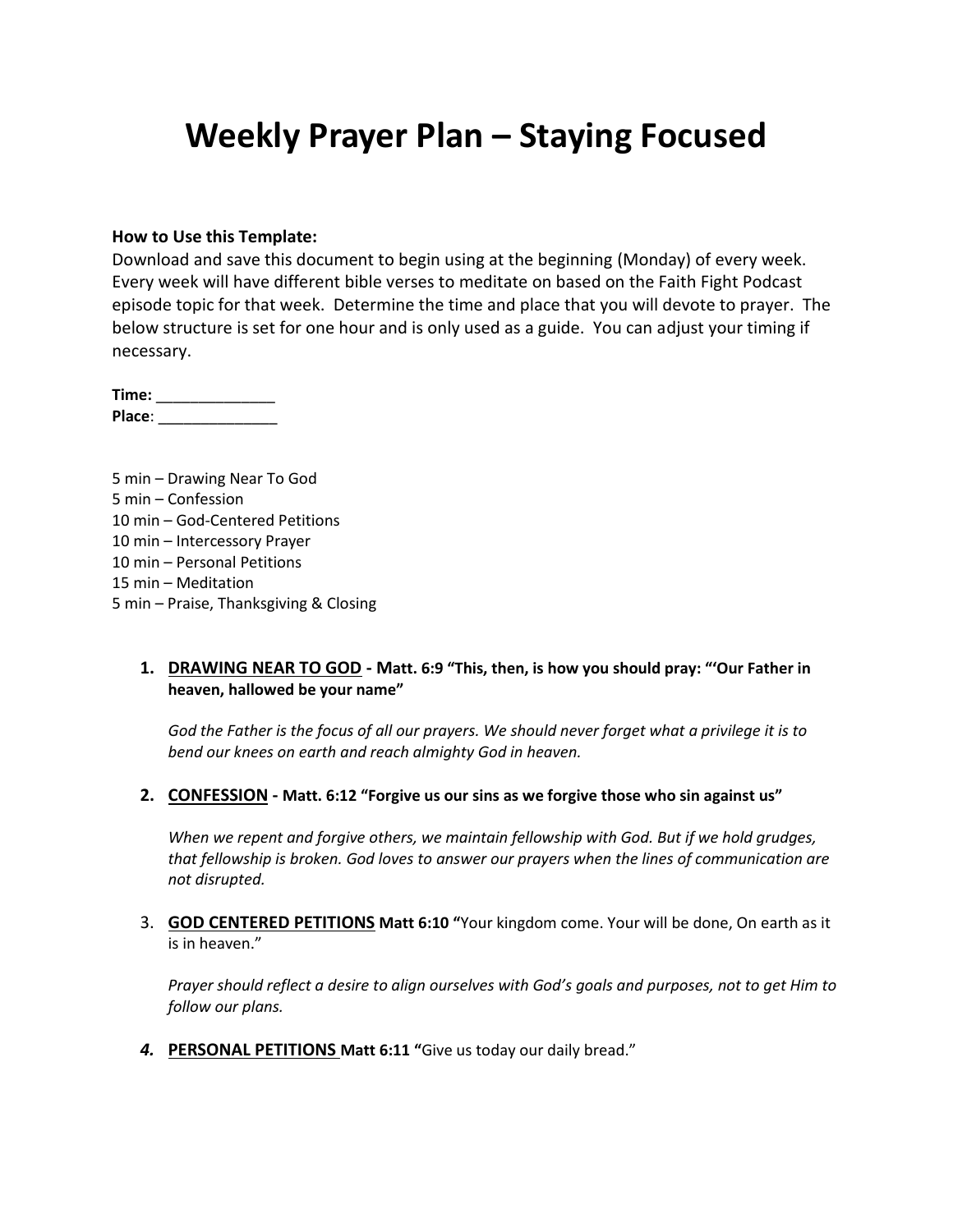*We are dependent upon the Lord for our needs and He wants us to come to Him with our requests.*

5. **MEDITATION Joshua 1:8** "Keep this Book of the Law always on your lips; meditate on it day and night, so that you may be careful to do everything written in it. Then you will be prosperous and successful."

*Meditation is thinking about the word of God to understand what it means in the context of the scripture and how it can apply to your life today. The Word of God is powerful enough to still be relevant in your life today even though it was written thousands of years ago.*

## **Read through the scripture passages for today as listed below:**

#### Meditational Verses

Monday: Proverbs 5 Tuesday: Philippians 4:1-20 Wednesday: Colossians 3:23-24 Thursday: Proverbs 16:1-33 Friday: Isaiah 26:1-21 Saturday: Philippians 3:12-21 Sunday: Proverbs 4:1-27

**Once you have read the scripture for today, write down your answer to the questions below or any other insight/revelation that you receive in your prayer journal.** 

- 1. Is there a promise to claim?
- 2. Is there a lesson to learn?
- 3. Is there a blessing to enjoy?
- 4. Is there a command to obey?
- 5. Is there a sin to avoid?
- 6. Is there a new thought to carry with me?
- **6. PRAISE & THANKSGIVING 1 John 5:14-15** "This is the confidence we have in approaching God: that if we ask anything according to his will, he hears us. And if we know that he hears us whatever we ask—we know that we have what we asked of him."

*We can end our prayer time with confidence that God has heard our prayer and will answer in His perfect timing. Demonstrate your faith in Him by showing thanks before you see the answer to your prayers.*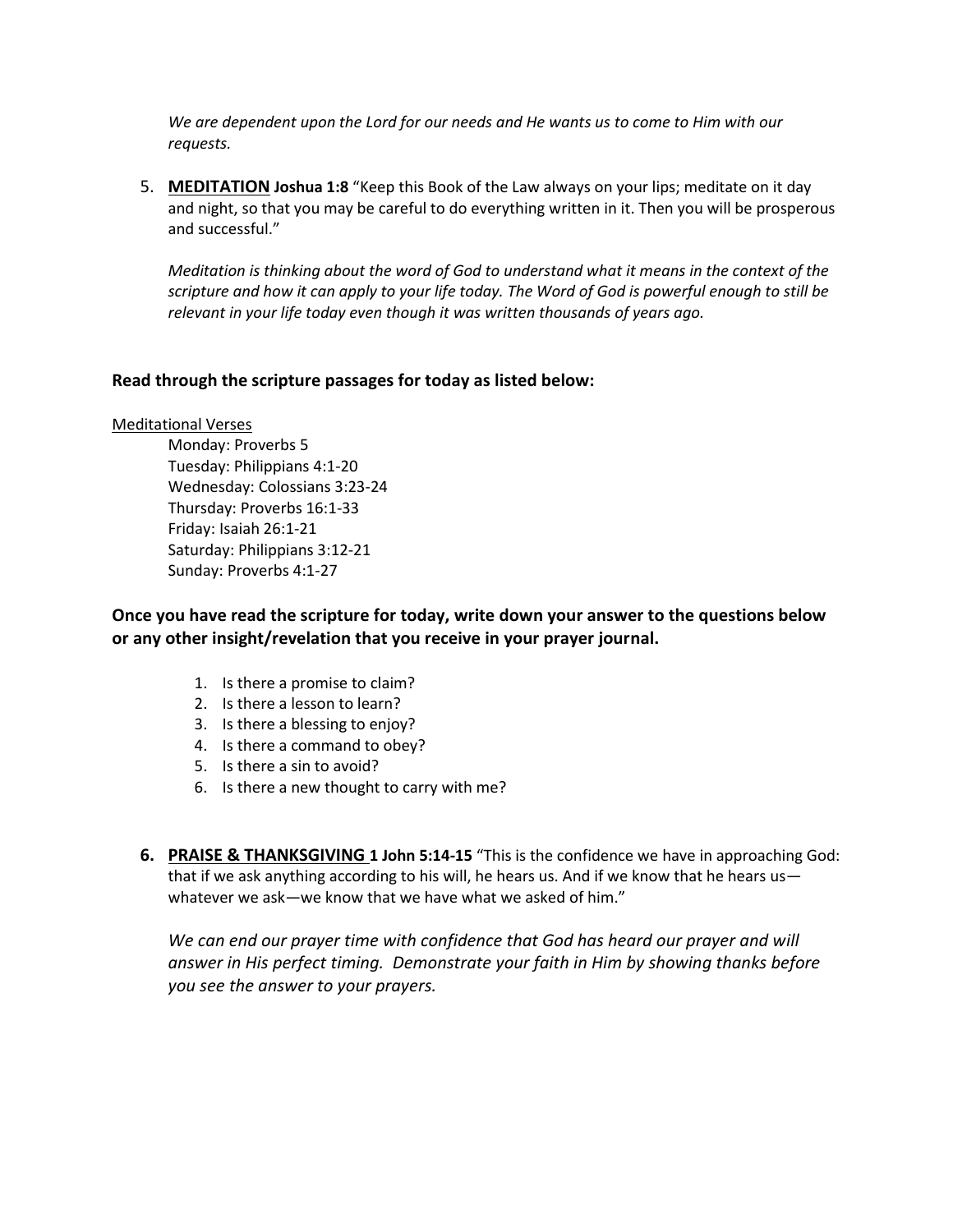# **Bible Verses & Notes - Staying Focused**

Staying focused is essential to just about everything that you do. If you are working, driving, studying for an exam or trying to accomplish a big task, you need to learn how to focus on the task in order to be successful at it. We have to stay focused and in this episode, I'm going to go over some verses that the bible mentions that will help us to be successful.

## *Let your eyes look directly forward, and your gaze be straight before you. - Proverbs 4:25*

This passage of scripture is Solomon writing to his son in order to guide him to be successful and make the correct decisions. Part of making the correct decisions is to keep your eyes on the prize. Don't get distracted from your ultimate goal that you hope to achieve. This chapter in proverbs will help you in this regard.

## *Commit your work to the Lord, and your plans will be established. - Proverbs 16:3*

If you truly commit your ways to the Lord then it means that your will is in submission to His. When this happens you are inviting his will and presence to help you accomplish His will. Commit what you are doing to him, pray and ask God to give you the focus needed to do his will.

#### *I can do all things through him who strengthens me. - Philippians 4:13*

This verse is not a license to do anything that you want. But it's confirmation that we can accomplish anything that is within Gods will for us. As we pray and remember this verse we can ask God to help us to remain focused on the task at hand.

*Making your ear attentive to wisdom and inclining your heart to understanding; yes, if you call out for insight and raise your voice for understanding, if you seek it like silver and search for it as for hidden treasures, then you will understand the fear of the Lord and find the knowledge of God. - Proverbs 2:2-5*

Godly wisdom doesn't just fall into your lap. It requires diligent pursuit. Finding it requires focusing and searching Gods word the same way someone would dig to find oil or diamonds in the ground. So stay focused as you peruse wisdom.